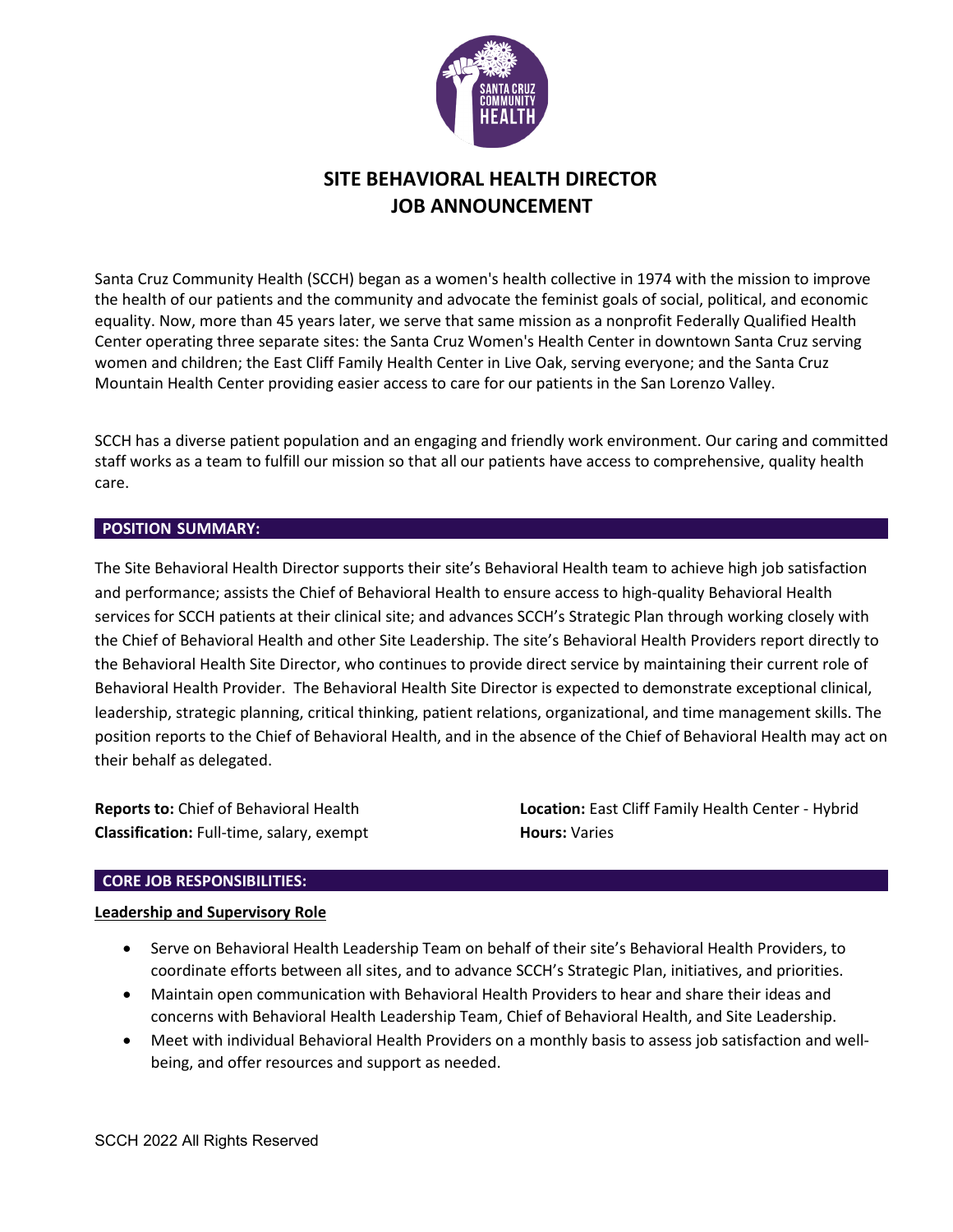

- Develop and coordinate Behavioral Health Provider schedules with Site Operations Director, Patient Services Manager, Behavioral Health Coordinators with oversight from Chief of Behavioral Health.
- Review and approve their site's Behavioral Health Provider and Coordinator time-off requests & approve timecards.
- Assist Chief of Behavioral Health in department recruitment, interviewing, hiring, and onboarding of new employees. The Chief of Behavioral Health serves as "Hiring Manager" under close advisement and guidance of the Behavioral Health Leadership Team.
- Evaluate Behavioral Health Provider performance per SCCH policy.
- Alongside Chief of Behavioral Health, identify and assist Behavioral Health Providers in need of performance enhancement, quality of care improvements, general support, or training.
- Provide direct supervision and performance evaluations for Behavioral Health Care Coordinator at corresponding site.
- Participate in quality improvement efforts, including reviewing and addressing incident reports as needed.
- Discuss areas of heightened concern with Chief of Behavioral Health in a timely manner.

# **Team Based Care and Operations**

- Attend staff and management meetings, including: all-staff and site meetings, Behavioral Health Team Huddles, Behavioral Health Leadership Team meetings, and others as necessary. Meeting assignments must be confirmed and approved by the Chief of Behavioral Health.
- Collaborate with Site Leadership including Medical and Operational leadership in order to best support clinical operations and integration.
- As part of the Behavioral Health Leadership Team create, develop and implement Behavioral Health operating procedures, workflows and policies.
- Provide training and onboarding for all new staff in order to improve the integration of Behavioral Health. Facilitate Behavioral Health orientation and offer more in-depth training to new providers or department leads.
- Work with Behavioral Health Providers, Care Team members, and BH Care Coordinators to implement strategies to improve patient access to Behavioral Health services.
- Monitor and report out on productivity targets and current data. Develop strategies to meet productivity goals while balancing staff satisfaction and retention.

# **Clinical Services**

- Champion integration of clinical services (Behavioral Health, Family Practice, Pediatrics, Psychiatry, CAM, SMAs, Case Management, Nursing, OBAT) in daily practice of Behavioral Health Providers and as part of Site Leadership.
- Champion Quality Improvement & Patient-Centered Medical Home efforts on the agency level as well as with providers and Care Teams.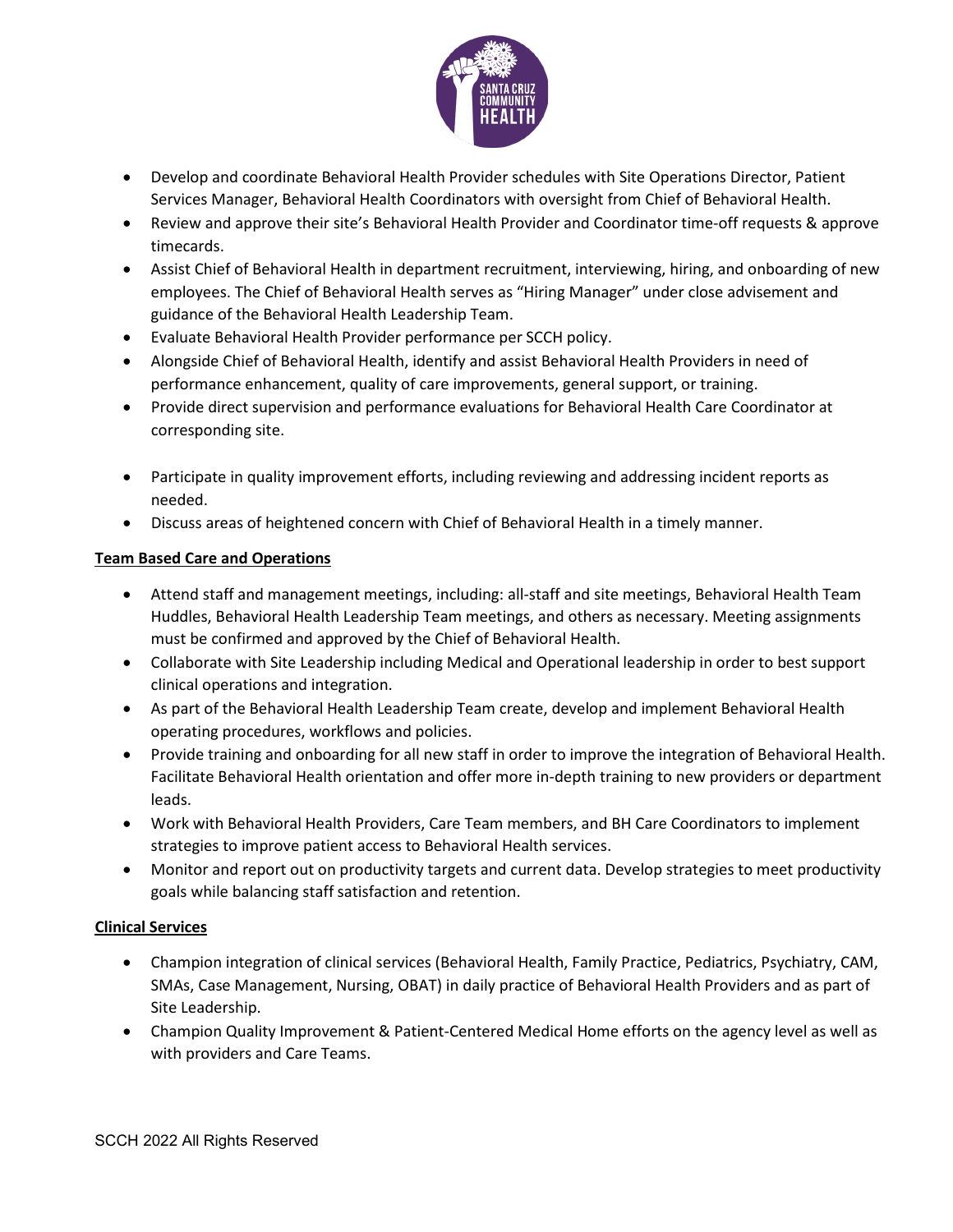

- Identify the need for, and coordinate access to, education and training to promote a generalist approach to Integrated Behavioral Health that supports providers to treat a wide range of presenting problems in a diverse patient population.
- Participate in Behavioral Health Chart Review and Beacon Quality meetings to promote clinical quality and best practices.

### **COMPETENCIES:**

### **Job Expertise**

- Demonstrates knowledge of applicable clinical principles and practices
- Demonstrates knowledge and use of clinic policies and procedures as well as applicable federal and state rules and regulations
- Applies technical can procedural skills efficiently and effectively
- Successfully gathers and uses information, procedures, materials, equipment and techniques required for position
- Demonstrates ability to effectively use Electronic Health Records (EHR)

### **Customer Service**

- Provides patient-centered customer service at all times
- Demonstrates the ability to anticipate patients' needs and deliver services and respond to patients in a timely, accurate, courteous, respectful and friendly manner
- Demonstrates ownership, initiative, attention to detail, and follow-through
- Approaches problem-solving by focusing on patients first
- Advocates for care that best serves the patient
- Addresses customer complaints/problems in a timely manner

### **Communication Skills**

- Oral and written communication is clear, concise, accurate, positive and respectful
- Demonstrates comprehension of oral and written questions, instructions, and information rapidly, thoroughly, and accurately
- Response to oral and written questions, instructions, and information is timely and appropriate
- Written communication is well-organized, legible, concise, neat, and in proper grammatical form
- Checks work related email and mailbox on a daily basis

### **Teamwork and Interpersonal Skills**

- Dealings with others are characterized by fairness, courtesy, diplomacy, honesty, firmness, empathy and confidence
- Effective in offering support and assistance to others, in obtaining information from others, and in supplying information to others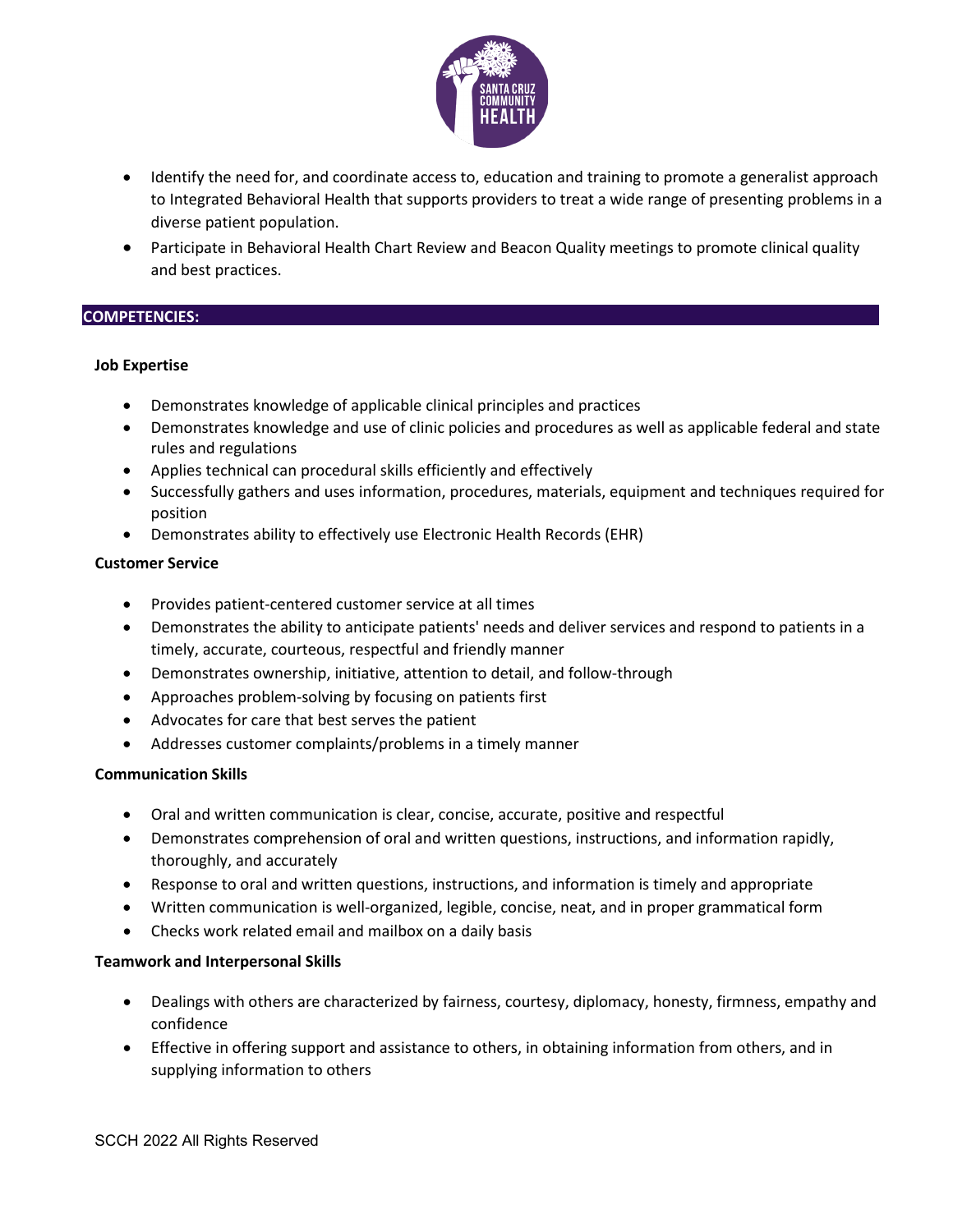

• Demonstrates a positive attitude, flexibility and ability to develop effective relationships by helping others accomplish tasks and using collaboration and conflict resolution skills

### **Judgement & Problem Solving**

- Uses critical thinking and common sense to analyze situations, make timely and valid decisions, and take appropriate actions
- Demonstrates good judgment in making decisions
- Resolves issues independently and only seeks assistance as needed

## **Reliability**

- Completes assigned duties and responsibilities in an accurate, timely and efficient manner
- Arrives to work on time and maintains consistent attendance
- Follows instructions and appropriate procedures
- Maintains patient confidentiality as required by HIPAA

### **Personal Development**

- Attend required annual in-service programs
- Comply with all trainings, drills, policies and procedures concerning safety
- 100% attendance to mandatory skills/competencies updates yearly required
- Maintain licensure requirements

### **QUALIFICATIONS**

### **MINIMUM QUALIFICATIONS**

- Current and active License in Clinical Social Work in state of CA
- Minimum two years post-licensure work experience
- Effective communication skills, including but not limited to:
	- o Ability to read and write effectively, in English, within the business context, and to compose correspondence;
	- o Ability to speak effectively before patients or employees of the organization;
	- o Ability to tactfully, confidentially, and professionally handle all manner of patient communications;
	- o Ability to exercise sound judgment in handling all functions of the position;
	- o Ability to prioritize assignments;
	- $\circ$  Personal composure and flexibility so as to successfully perform all functions of the position in a fast paced, multidisciplinary setting
- Familiarity with Integrated Behavioral Health model
- Training and comfort with a wide range of clinical modalities and patient populations